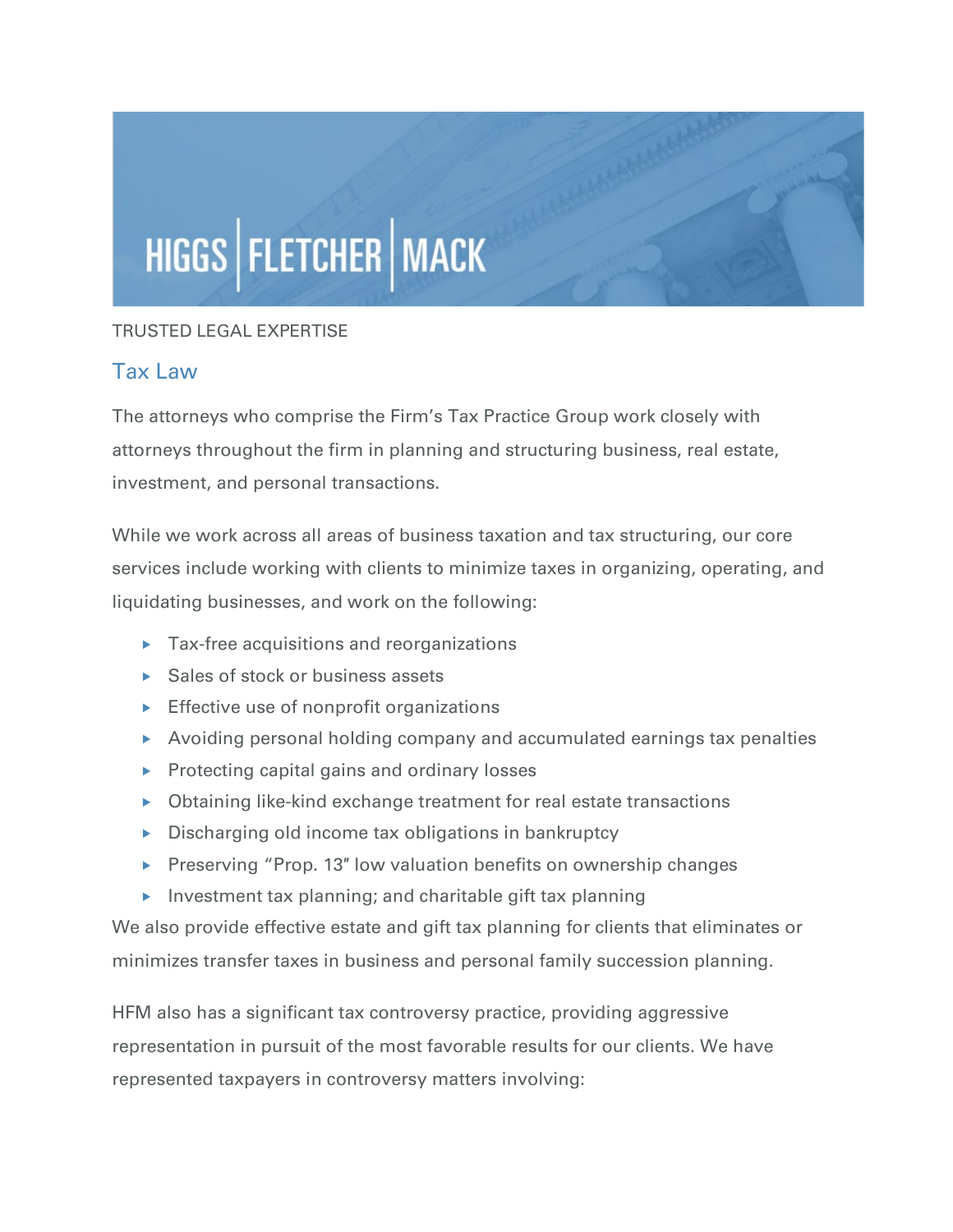- $\blacktriangleright$  Income Taxes
- ► Estate and Gift Taxes
- ► Employment Taxes
- **Property Taxes**
- ▶ Sales Taxes

HFM's Tax Practice Group attorneys have also negotiated favorable outcomes, or successfully tried cases in forums including:

- $\triangleright$  IRS audits
- $\triangleright$  IRS appeals
- ▶ Franchise Tax Board
- State Board of Equalization
- ▶ Employment Development Department
- ▶ The United States Tax Court
- ▶ United States District Courts
- ▶ The United States Court of Federal Claims
- ▶ Federal Bankruptcy Courts

HFM's tax law specialists take a comprehensive and thorough approach, working with taxpayers or their financial advisers from the beginning of an audit or when a notice of deficiency is issued, through the entire range of litigation, appeals, and collections, as appropriate.







JULIE M. DEWBERRY MITCHELL B. DUBICK FRANCISCO GARCIA, JR.